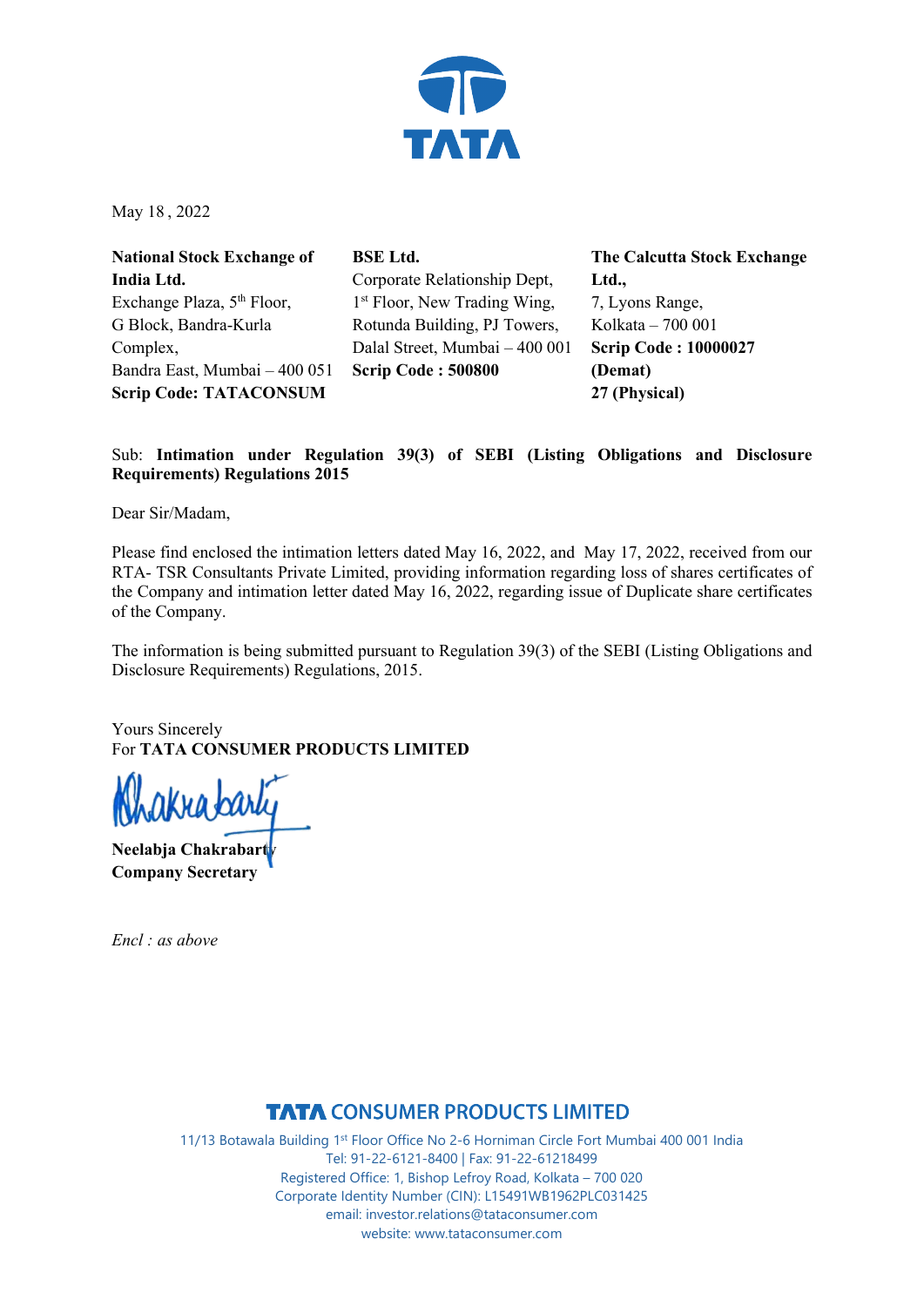# **CER CONSULTANTS**

**Total Solutions Repository** 

### **NOTICE Tata Consumer Products Limited Regd. Off : 1, BISHOP LEFROY ROAD, KOLKATA WEST BENGAL 700020**

NOTICE is hereby given that the certificate[s] for the under mentioned securities of the Company has / have been lost / mislaid and holder[s] of the said securities has/have applied to the Company to issue duplicate certificate[s]. Any person who has a claim in respect of the said securities should lodge such claim with the Company at the Registered Office, within 15 days from this date, else the Company will proceed to issue duplicate certificate[s] without further intimation.

| Folio No.  | Name of the holders (Inc. Joint | Shares of Rs. $1.00/-$ | Certificate | Distinctive Nos. |
|------------|---------------------------------|------------------------|-------------|------------------|
|            | Holders)                        | each                   | No.         |                  |
| TFS0032537 | <b>SRABONI ROY</b>              | 200                    | 13417       | 22461971-        |
|            |                                 |                        |             | 22462170         |

**Date :- 16/05/2022 Place :- Mumbai**

> **TSR CONSULTANTS PRIVATE LIMITED** (Subsidiary of Link Intime India Private Limited) C-101, 1st Floor, 247 Park, Lal Bahadur Shastri Marg, Vikhroli (West), Mumbai - 400083 CIN - U74999MH2018PTC307859Tel.: +91 22 6656 8484 Fax : +91 22 6656 8494 E-mail [: csg-unit@tcplindia.co.in](mailto:csg-unit@tcplindia.co.in) Website : www. [https://www.tcplindia.co.in](http://www.tsrdarashaw.com/)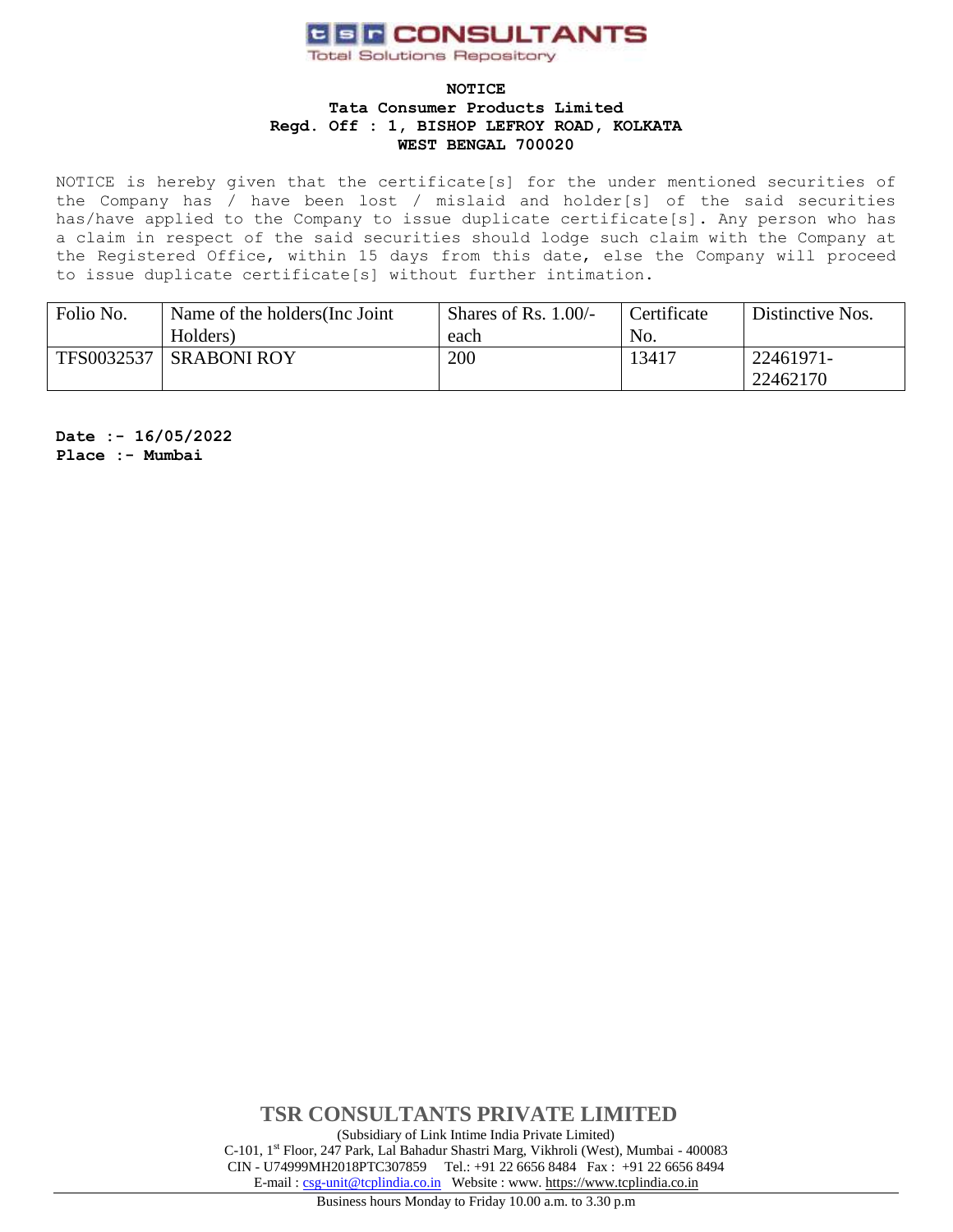# **CER CONSULTANTS**

**Total Solutions Repository** 

### **NOTICE**

#### **Tata Consumer Products Limited Regd. Off : 1, BISHOP LEFROY ROAD, KOLKATA WEST BENGAL 700020**

NOTICE is hereby given that the certificate[s] for the under mentioned securities of the Company has / have been lost / mislaid and holder[s] of the said securities has/have applied to the Company to issue duplicate certificate[s]. Any person who has a claim in respect of the said securities should lodge such claim with the Company at the Registered Office, within 15 days from this date, else the Company will proceed to issue duplicate certificate[s] without further intimation.

| Folio No.  | Name of the holders (Inc. Joint | Shares of Rs. $1.00/-$ | Certificate | Distinctive Nos.  |  |
|------------|---------------------------------|------------------------|-------------|-------------------|--|
|            | Holders)                        | each                   | No.         |                   |  |
|            | TFR0031490   RAVIKUMAR BHAVE    | 350                    | 9529        | 16800921-16801270 |  |
| TFS0052836 | <b>SUSHIL PARAKH</b>            | 321                    | 54149       | 636122508-        |  |
|            |                                 |                        |             | 636122828         |  |

**Date :- 17/05/2022 Place :- Mumbai**

> **TSR CONSULTANTS PRIVATE LIMITED** (Subsidiary of Link Intime India Private Limited) C-101, 1st Floor, 247 Park, Lal Bahadur Shastri Marg, Vikhroli (West), Mumbai - 400083 CIN - U74999MH2018PTC307859Tel.: +91 22 6656 8484 Fax : +91 22 6656 8494 E-mail [: csg-unit@tcplindia.co.in](mailto:csg-unit@tcplindia.co.in) Website : www. [https://www.tcplindia.co.in](http://www.tsrdarashaw.com/)